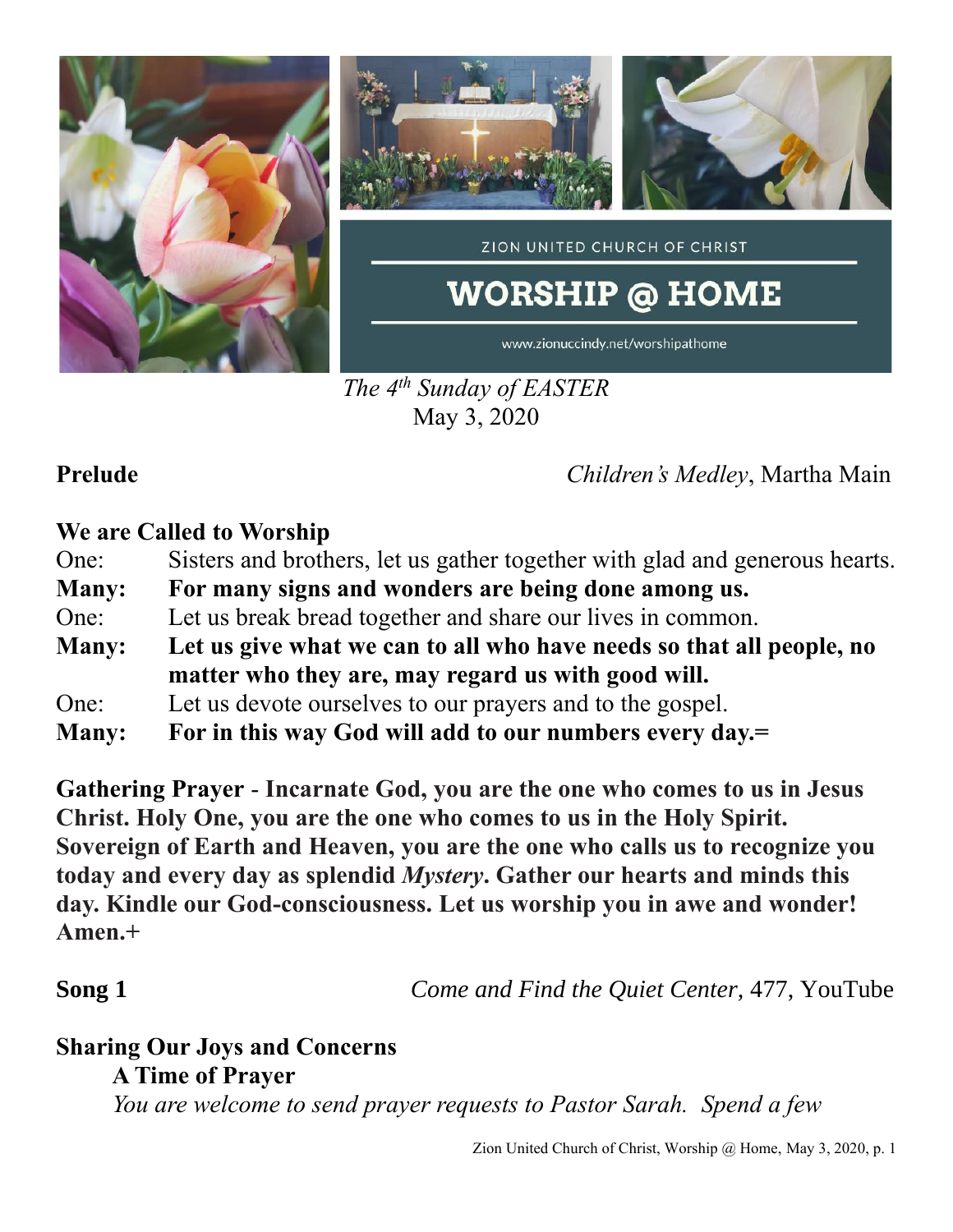*moments connecting with God and lifting up your prayers.*

**The Lord's Prayer** (unison)

Our Father, who art in heaven, hallowed be thy name, thy kingdom come, thy will be done, on earth as it is in heaven. Give us this day our daily bread. And forgive us our debts, as we forgive our debtors. And lead us not into temptation, but deliver us from evil. For thine is the kingdom, and the power, and the glory, forever. Amen.

# **Anthem** *Love of God*, Martha Main

### **We Hear God's Word** Acts 2:42-47

<sup>42</sup>They devoted themselves to the apostles' teaching and fellowship, to the breaking of bread and the prayers.

43 Awe came upon everyone, because many wonders and signs were being done by the apostles. <sup>44</sup>All who believed were together and had all things in common; <sup>45</sup>they would sell their possessions and goods and distribute the proceeds to all, as any had need. <sup>46</sup>Day by day, as they spent much time together in the temple, they broke bread at home and ate their food with glad and generous hearts, <sup>47</sup>praising God and having the goodwill of all the people. And day by day the Lord added to their number those who were being saved.

**Meditation** *Glad and Generous Hearts*

## **Spiritual Practice of the Week**

The early church lifted up an ideal model of how to live together, sharing all of their

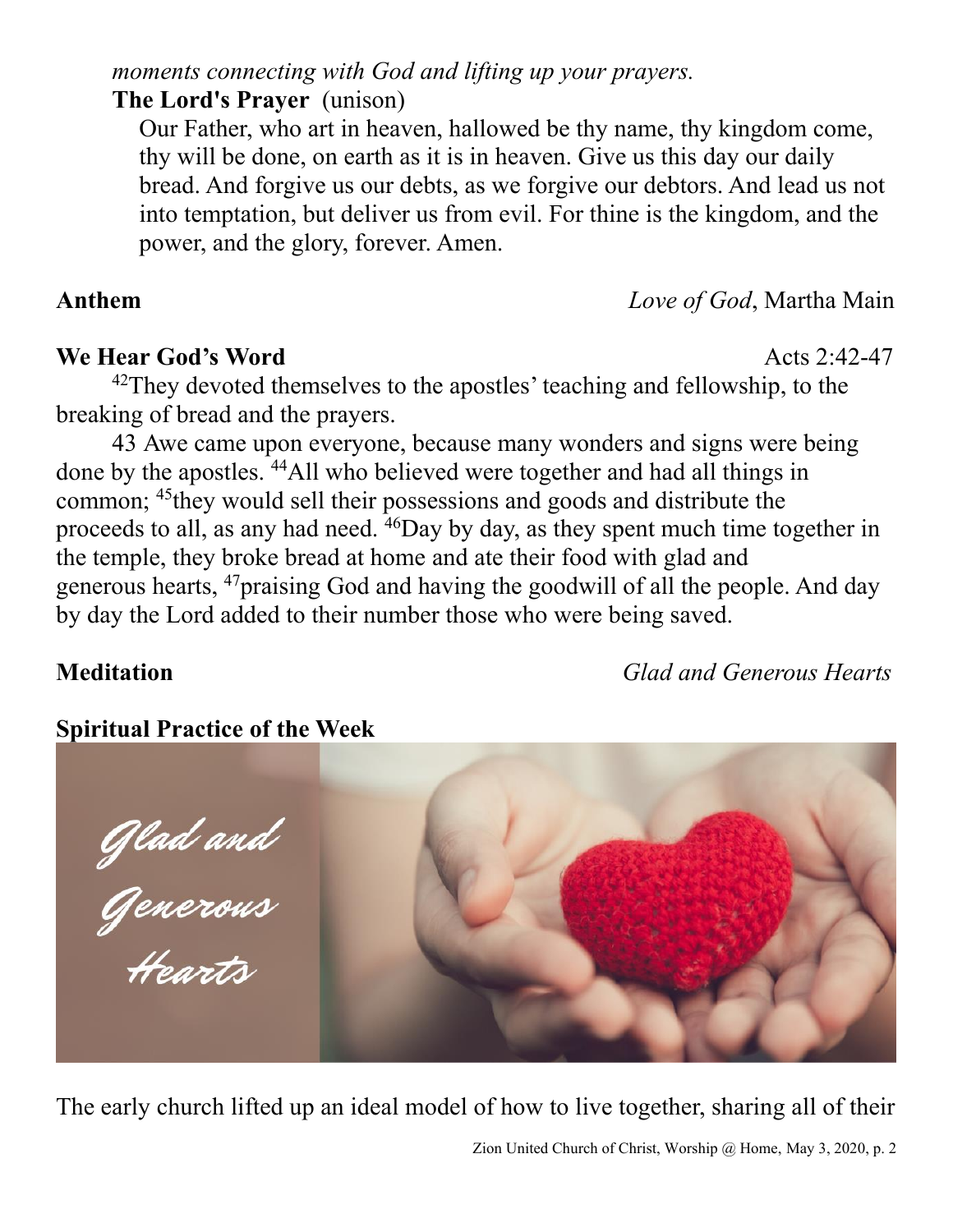resources, and making sure that none went without. Their tables were open to all who were hungry in body and spirit. We are living in a time when there is great need. In what ways can you be generous with not only the resources God has give you but with your words, actions, prayers, and heart? Find ways to practice generosity and to notice the way that people all over the world are being generous.

### **We Respond to God's Word with Our Giving Offertory**

Friends, we may not be together in person today as we worship, but the ministry of our church goes on. During this time when we are apart, we are still in need financial support for our ministry.

You're invited to take out your checkbook in these moments. As you write out your offering, be prayerful with each letter and number. In times such as these, when money becomes tight and our economy in under strain, God invites us to be generous and give what we can. These are gifts we freely give, as we are able and as we are called.

We ask that you please mail in your offerings to our office.

Zion United Church of Christ 8916 E. Troy Ave. Indianapolis, IN 46239

You can now submit your offerings on our website through a secure PayPal donation button. Please know that PayPal receives at 2.2% processing fee and a \$0.30 transaction charge. You are able to set up reoccurring, monthly payments. Check it out on our website at www.zionuccindy.net/donate.

**\*The Doxology** (Please sing the version that is most meaningful to you) *Version 1 Praise God from whom all blessings flow; Praise him all creatures here below; Praise him above, ye heavenly host: Praise Father, Son, and Holy Ghost. Amen.*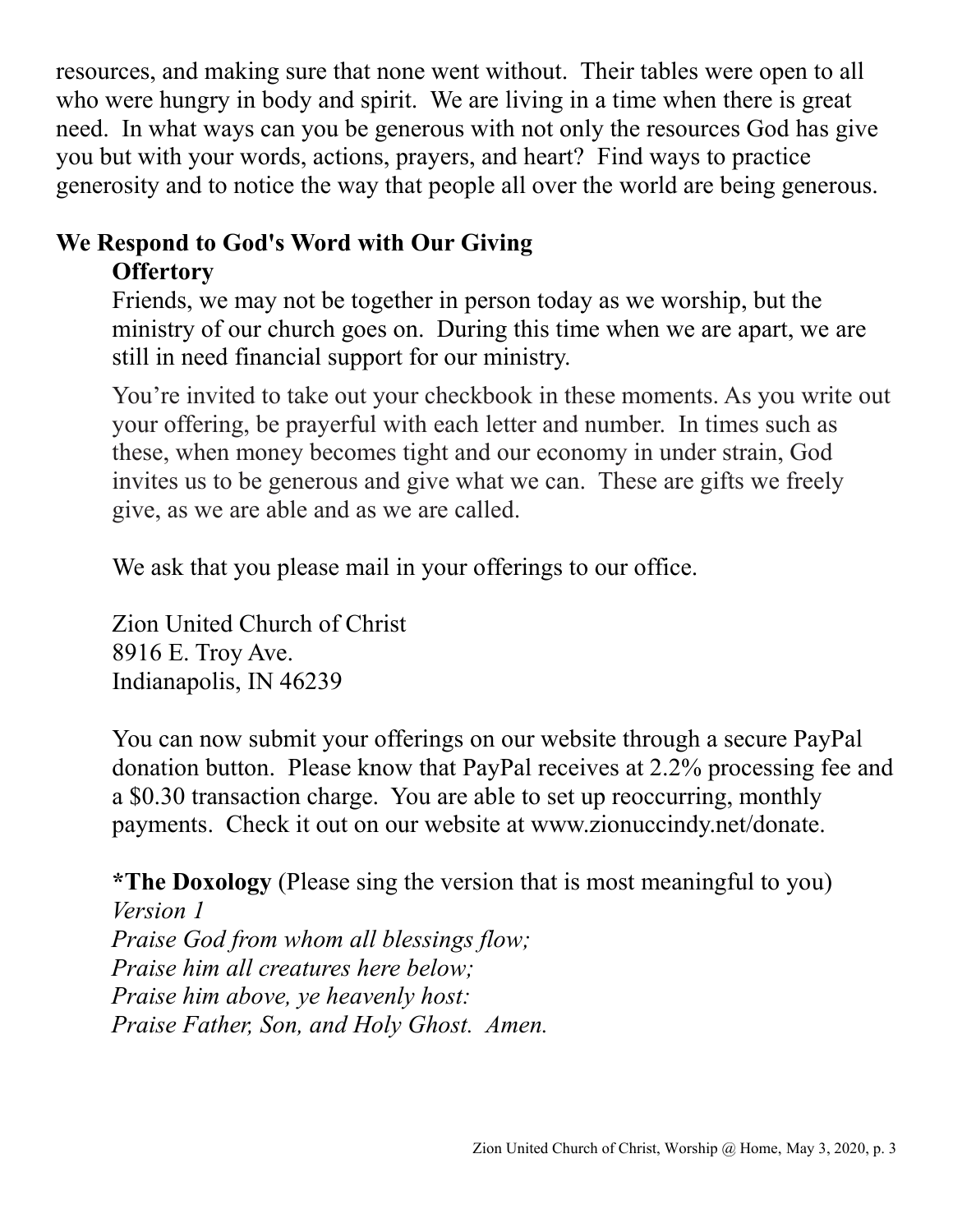*Version 2 Praise God from whom all blessings flow; Praise God all creatures here below; Praise God for all that love has done; Creator, Christ, and Spirit One. Amen.* 

**\*We Give Thanks** (unison) – **Holy One, touch us with the awe that came upon those early disciples, as they beheld the signs and wonders performed in their midst by the apostles. May the gifts we offer this day be a remembrance of their commitment to share all things in common. In Jesus's name, Amen.~**

**We Gather at the Table**

### **Song 2** *Let Us Break Bread Together,* 699, YouTube



**Our Invitation**—Communion was first celebrated in the homes of those in the early church. Friends and family would gather together to pray, singing songs, and break bread. We carry on that tradition today. Whatever you have on hand to celebrate communion will work just fine, because this ancient ritual is not about what we use for this meal or where we partake of it. Instead, it is about the act of remembrance. So gather around the table, prepare your place, and remember that Christ is in our midst.

**The Words of Institution**—On the night when Jesus was to be betrayed, he gathered with his friends in that upper room to celebrate the Passover meal, a meal of remembrance of the liberation of God's people from slavery in Egypt. After the meal was over, Jesus took the bread that was left, broke it, blessed it, and said, "Take and eat, this is my body broken for you." In the same way, he took the cup, the fruit of the vine, and pouring it out he said, "This is the cup of the new covenant, my blood shed for you and the forgiveness of sins. As often as you eat this bread and drink this cup, remember me." Today, we remember Christ's body broken for us and blood shed for us that we might know more fully of God's unending love. As we prepare to receive this holy meal, let us ready our hearts by confessing our sins to God. Together let us pray.